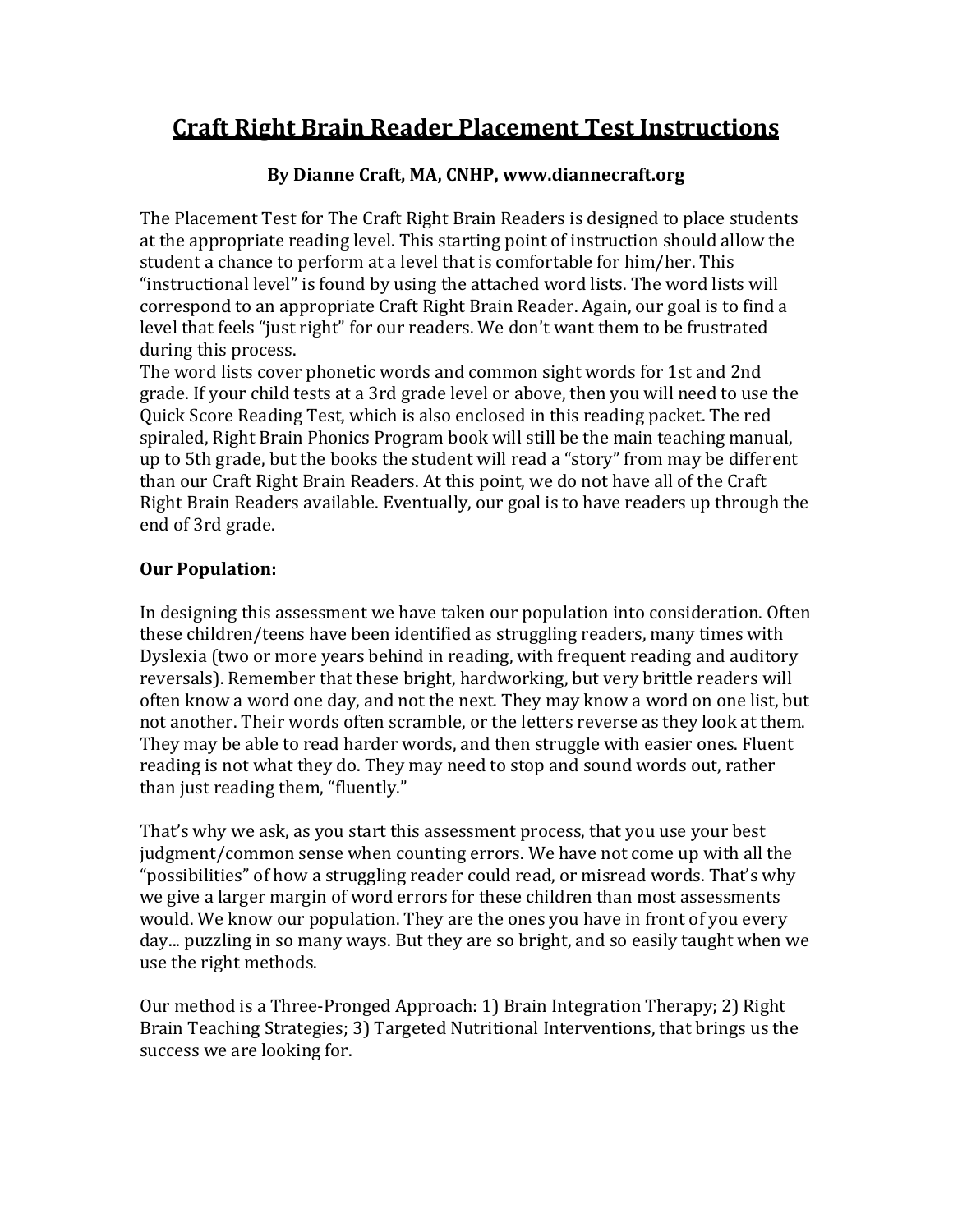#### **Test Administration:**

Find a quiet place to work. Before you get started, you may find it helpful to have blank paper and magic markers available, so you won't have to interrupt testing. Start the student on List  $#1-A$ , no matter where you think he is. If the words are too easy, that will be positive for the child. If some of them are hard, then you know where to begin your remediation.

To help the child feel less nervous while taking the assessment, DON'T use watches to keep track of time or write down errors. Keep track of errors and time in your head...(don't worry, you only need to count to 5 and 10).

Have the student read the word list, starting from the top. Use a blank piece of paper to cover up all the words on the list, except for the word the child is reading. Tell the student to read the words on the list the best he can. If reading the word list is challenging for your child, you may get better results by writing one word at a time from the list, with magic marker, on a separate piece of paper. Often when the word is written out in front of the child, (with no teacher coaching), he will feel more confident sounding out the new word. This is because the word is written larger, and not on a "test" paper.

If your child/student pauses at a word for more than 10 seconds, tell him he can skip that word and continue to the next. If he says a word incorrectly, you can ask him to read it again. If it is still incorrect, just say, "Thank you" and move on. (DON'T tell them the word.) Count these both as errors. (In your HEAD, remember, you can do it!)

As mentioned above, most of these children will have to sound out the words and will struggle with their fluency; we still count the word as correct, as long as we are NOT giving clues to the child as he is attempting to read the word. If your child reads a word wrong, and then corrects it, this is also considered correct.

#### **Test Conclusions:**

If the student misses 0-5 words on a list, this level is considered his Independent Level. The Independent Level would be too easy for your child. This level of reader would be one the student would read recreationally, not instructionally. Have the student read the next higher list, if available.

If the student misses 6-10 words on a list, this is the Instructional Level we are striving for. This should be the appropriate level of text for them.

If the student misses  $11$ - or more words on a list (not necessarily in a row, but in the whole column), then this reading level is too difficult for your child. This is the Frustration Level. Stop testing and start at the list just before that word list. This should be his Instructional Level.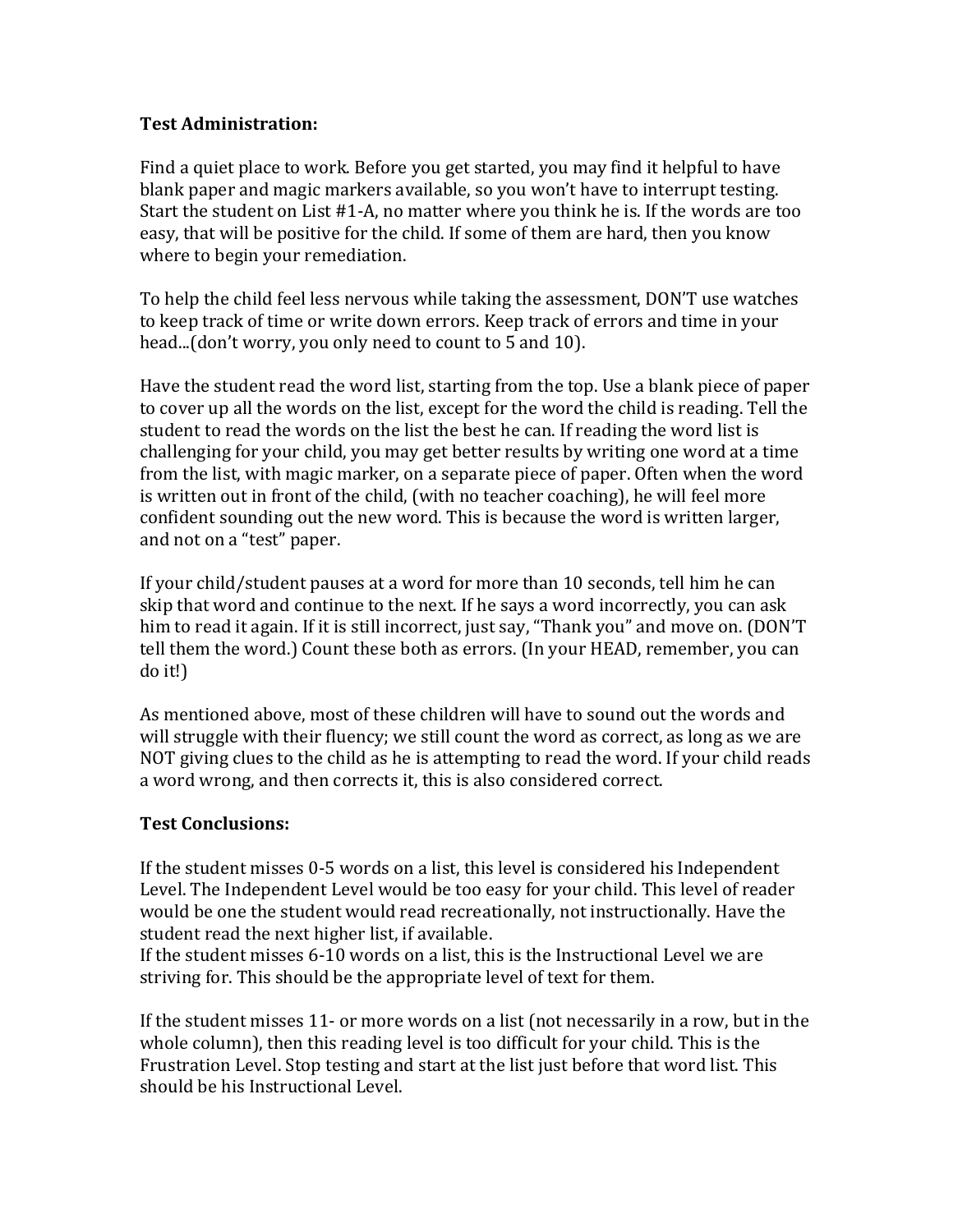What happens if your child is basically a "non-reader" and gets many of the words wrong, or can't even attempt them in the first reading list? (Those are our favorite students, by the way.) If he gets more than 15-20 words wrong in List  $#1-A$ , you would still start with the very first reader. By introducing the sight words slowly, like we do in the Craft Right Brain Readers, your child will soon get these words. Also, starting with basic sounds in the First Reader and the Right Brain Phonics Reading Book, and by using the Right Brain Phonics Cards and Sight Word Cards, (which should always be on the table in front of the child), he will begin to learn these words...even when other methods have failed. By using these right brain methods along with the Brain Integration Therapy, more connections to the longterm memory are being created. Just trust us. It will happen!

Lastly, remember these word lists are guides. You ultimately know your student best. Err on the side of caution. It's better to start in an easier Reader and go up, then one that's too challenging. Again, we don't want to frustrate the student. We want to help them feel successful, especially when it comes to reading.

Start with Reader  $#1-A$  (At Bat!) if the child missed 6-10 or more words in List  $#1-A$ .

Start with Reader  $#1-B$  (The Big Win!) if the child missed 6-10 words in List  $#1-B$ .

Start with Reader  $#1$ -C (You Rock!) if the child missed 6-10 words in List  $#1$ -C.

Start with Reader  $#2-A$  (Looking Up!) if the child missed 6-10 words in List  $#2-A$ .

Start with Reader  $#2-B$  (Think Big) if the child missed 6-10 words in list  $#2-B$ 

Start with Reader  $#2$ -C (Grand Slam) if the child missed 6-10 words in list  $#2$ -C

Start with Reader  $#2-D$  (Game On!) if the child missed 6-10 words in list  $#2-D$ (available December 2016)

\*\*\*Be sure to use the "Daily Lesson Plans for the Struggling Reader" as your complete reading session each day. \*\*\*

If you find yourself struggling with questions and are really confused, you can email us questions at craft@ecentral.com.

Dianne Craft, MA, CNHP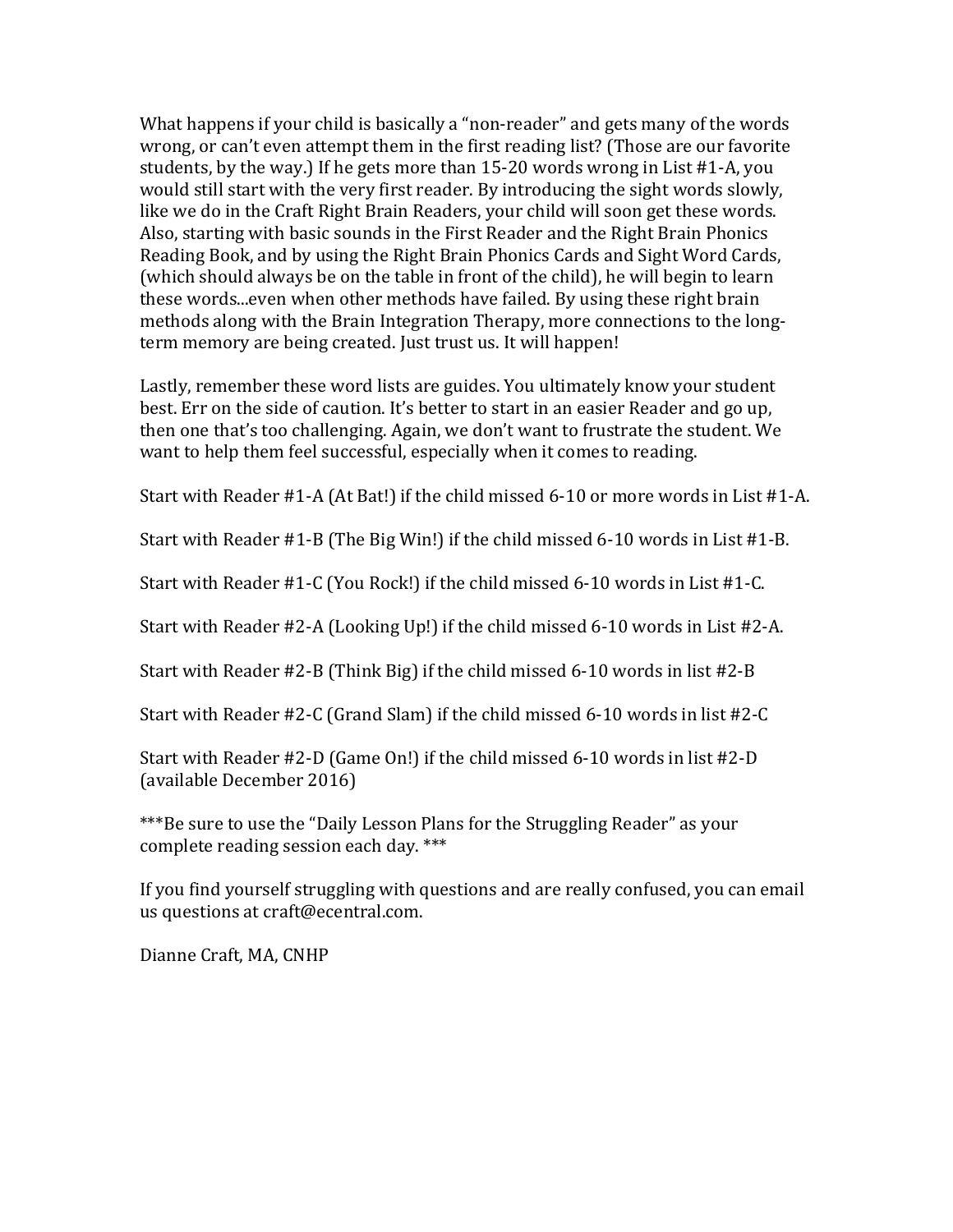| List #1-A (At Bat!) | List #1-B (The Big |  |
|---------------------|--------------------|--|
| my                  | Win!)              |  |
| hat                 | are                |  |
| look                | mix                |  |
| pat                 | fit                |  |
| mad                 | pin                |  |
| van                 | kid                |  |
| tap                 | said               |  |
| naps                | rid                |  |
| ham                 | fig                |  |
| lad                 | dim                |  |
| bam                 | lip                |  |
| rag                 | little             |  |
| see                 | cut                |  |
| lab                 | bun                |  |
| fan                 | rub                |  |
| dab                 | pug                |  |
| cap                 | have               |  |
| jam                 | jug                |  |
| her                 | pup                |  |
| jab                 | yum                |  |
| wag                 | suds               |  |
| sat                 | happy              |  |
| bad                 | six                |  |
| an                  | took               |  |
| his                 | from               |  |
| pan                 | bit                |  |
| map                 | wig                |  |
| by                  | rim                |  |
| yam                 | zip                |  |
| she                 | with               |  |
|                     |                    |  |

# **Craft Right Brain Reader Placement Tests**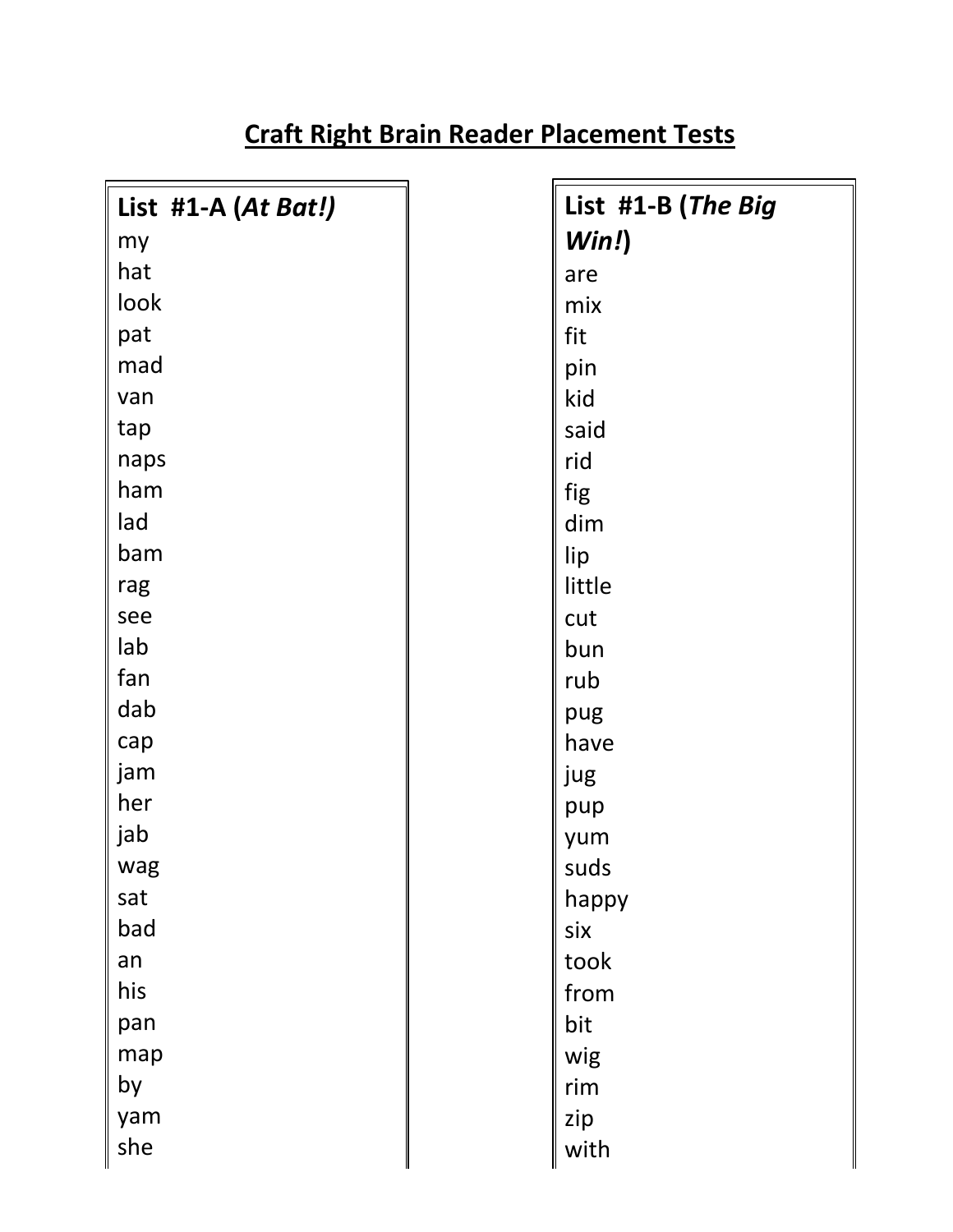| List #1-C (You Rock!) | List #2-A (Looking Up!) |  |  |
|-----------------------|-------------------------|--|--|
| fog                   | shop                    |  |  |
| cop                   | shack                   |  |  |
| cot                   | fish                    |  |  |
| box                   | hash                    |  |  |
| bet                   | hall                    |  |  |
| good                  | hang                    |  |  |
| fed                   | song                    |  |  |
| men                   | king                    |  |  |
| peg                   | ripped                  |  |  |
| sell                  | begged                  |  |  |
| down                  | missing                 |  |  |
| very                  | humming                 |  |  |
| mill                  | mend                    |  |  |
| hiss                  | wind                    |  |  |
| kick                  | fond                    |  |  |
| mock                  | dent                    |  |  |
| duck                  | pants                   |  |  |
| chap                  | sink                    |  |  |
| play                  | bank                    |  |  |
| math                  | last                    |  |  |
| thick                 | fist                    |  |  |
| tuss                  | chest                   |  |  |
| batch                 | mask                    |  |  |
| pitch                 | gift                    |  |  |
| wick                  | left                    |  |  |
| make                  | kept                    |  |  |
| bench                 | help                    |  |  |
| punch                 | belt                    |  |  |
| they                  | milk                    |  |  |
| less                  | jump                    |  |  |
|                       |                         |  |  |